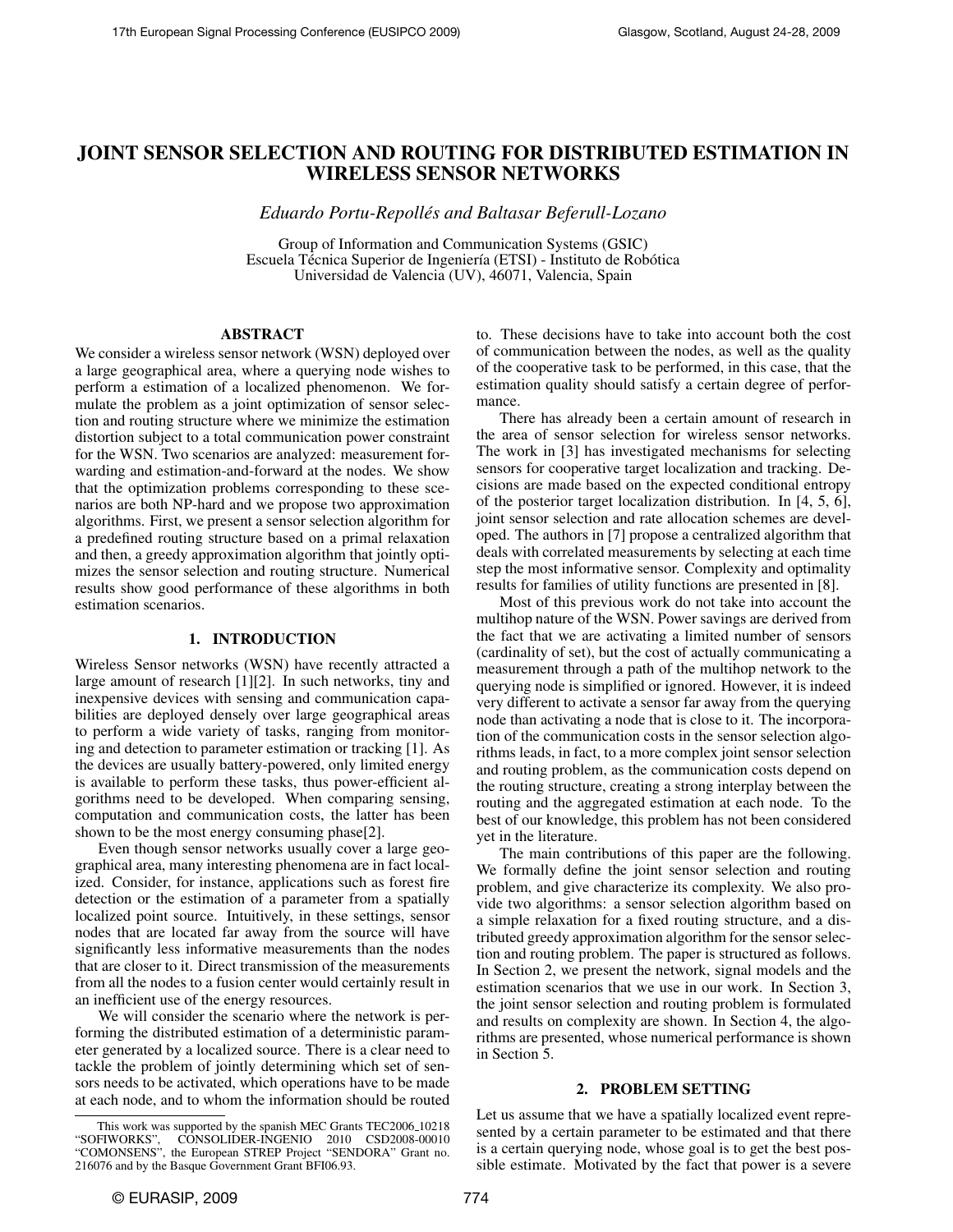constraint in WSNs, our problem consists of choosing jointly the optimal set of sensors and multihop tree routing structure in order to get the best possible estimate at the querying node for a given constraint in the total power to be spent by the WSN. The distortion measure will depend on the signal model and estimator used, and the cost of delivering a measurement to the querying node will depend on the network topology.

## 2.1 Network Model

We model the wireless sensor network as a directed graph  $G = (V, E)$ , with  $N + 1 = |V|$  nodes including a special root node  $r \in V$ , labeled node  $N+1$ , that plays the role of a querying node where the final estimate is to be obtained. An edge *v* between nodes *i* and *j* of the graph represents a communication link between this pair of nodes. This model is inherently assuming that the interference between nodes is negligible. Nevertheless, this approximate network model has been used in previous work, since the drawn conclusions are still very useful for the design of real WSNs [9]. Moreover, this assumption is realistic in a scenario where the communication across the different links is orthogonal or where the nodes are equipped with directional antennas.

In order to transmit the data to the querying node, node *i* will send it through a specified multihop path on the WSN. This path (routing structure) has to be optimized in our problem. The cost incurred when using a specific link *v* between nodes *i* and *j* is assumed to be a nondecreasing function of the distance between the corresponding nodes  $f_c(d_{i,j})$ , where  $d_{i,j}$  represents the distance between nodes *i* and *j*. This approximate communication cost model has been experimentally supported [10].

## 2.2 Signal Model

For the sake of simplicity, we will consider a simple linear model<sup>1</sup> where a node *i* makes scalar observations  $y_i \in \mathbb{R}$  of an unknown deterministic parameter  $\theta \in \mathbb{R}$  distorted by a scalar  $h_i \in \mathbb{R}$  and corrupted by additive Gaussian noise:

$$
y_i = h_i \theta + n_i \quad i = 1, \dots, N \tag{1}
$$

Moreover,  $n_i \in \mathbb{R}$  are taken to be independent and identically distributed  $n_i \sim \mathcal{N}(0, \sigma^2)$ . We will assume that the scalar  $h_i$ captures the attenuation inherent to the physics of the propagation of the signal of interest from the source to the sensing node (i.e. an acoustic or electrical signal). This value of *h<sup>i</sup>* will be a non-increasing function of the distance from the node *i* to the source of the parameter that we are interested to measure. It is intuitive to think that a sensor closer to the region of interest will receive a greater average power of the signal than a sensor that is far away. It is furthermore assumed to be known by the node, by using some sort of precalibration through pilot signals. The random variable  $n_i$  will capture the disturbance of the sensing device and the possible interferences that are present in the medium.

## 2.3 Estimation Strategies

Given measurements of the form of (1), the optimal estimator is given by the well-known BLUE (Best Linear Unbiased Estimator) [11]. The natural measure of estimation quality is given by the mean squared error (MSE). In our setting, the estimator is given by:

$$
\hat{\theta} = \frac{\sum_{k=1}^{N} h_i y_i}{\sum_{k=1}^{N} h_i^2}
$$
 (2)

and the associated MSE has the expression:

$$
MSE_{\hat{\theta}} = \left(\frac{\sum_{k=1}^{N} h_i^2}{\sigma^2}\right)^{-1}
$$
 (3)

Moreover, the BLUE estimator has an important advantage: it can be easily implemented in a sequential fashion when the measurement noises are independent [11]. When a node is sending its measurement to the fusion center through a multihop path, it can either simply forward the data it receives from its children nodes in the routing tree, or fuse the measurements and forwarding only the aggregated estimate. This leads us to define two scenarios (Figure 1):



Measurement Forwarding Estimation-and-Forward

Figure 1: Illustration of the two possible scenarios, depending on the type of computation an intermediate node performs

- A. *Measurement forwarding at intermediate nodes*: In this scenario, the nodes simply forward the measurements they receive towards the querying node along the chosen multihop routing tree. The querying node is responsible to perform the final estimation, and no aggregated estimation is calculated in the intermediate nodes.
- B. *Estimation-and-forward at intermediate nodes*: In this scenario, a sequential estimation approach is considered. For a given routing structure, an intermediate node takes the estimates he receives from the active links and fuses its measurement with it. Then, it forwards this resulting fused estimation to its parent on the routing tree.

The second scenario has several interesting advantages over the first one. First of all, this second scheme is more power efficient as an active node in a route has only to forward the fused estimation (one information data to be transmitted), instead of forwarding its own measurement plus the measurements from the other nodes that are further away from the querying node on the routing tree. Moreover, we have the fact that the intermediate nodes in the route have an estimation of the parameter, which gets better as the node is closer (in number of hops) to the querying node.

## 3. SENSOR SELECTION AND COMMUNICATION FOR DISTRIBUTED ESTIMATION

Once we have defined the communication cost and the sensing model, the problem can now be well formulated. Let us

<sup>&</sup>lt;sup>1</sup>The generalization of the results of this paper to more complex estimation scenarios is part of our current research and will be presented elsewhere.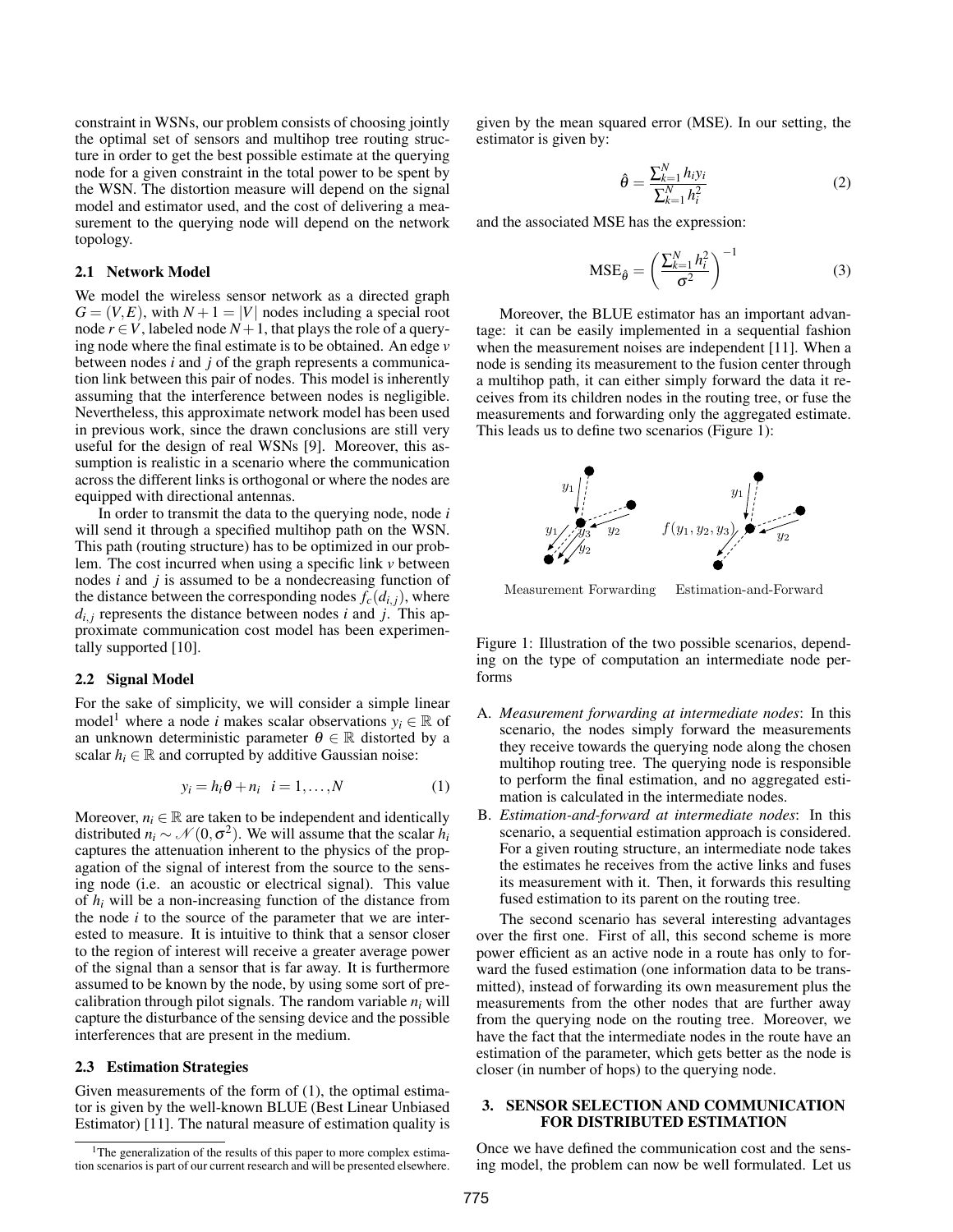assign a variable  $x_k$  to each of the sensors. These variables are used to denote the status of the sensor. They take the value  $x_k = 1$  if sensor *i* is active and  $x_k = 0$  otherwise. Our problem can be formulated as an optimization problem where we want to minimize the distortion (MSE) of our estimation subject to a total power constraint:

$$
\min_{\{x_k, \text{parent}_k\}} \text{MSE}_{\hat{\theta}} = \left(\frac{\sum_{k=1}^N x_k h_k^2}{\sigma^2}\right)^{-1} \tag{4}
$$
\n
$$
\text{subject to} \quad \sum_{k=1}^N x_k c_k \le P
$$
\n
$$
x_k \in \{0, 1\}
$$

with variables  $x_k$  and parent<sub> $k$ </sub>, the latter one representing the parent node of node  $k$ . In this formulation,  $c_k$  defines the communication cost of activating node *k*. Moreover, we have to ensure that the routing structure determined by the set  ${parent<sub>k</sub>}$  is actually a tree rooted at the querying node  $N+1$ .

## 3.1 Measurement Forwarding

In this first scenario, the estimation and routing tasks clearly decouple as the intermediate nodes in the route only forward the measurements to the querying node, that is, at each intermediate node, since there is no fusion of estimates, there is no reduction of transmission data and the measurements generated at each node have to travel all the way up to the querying node. Therefore, for each given sensor, the optimal way to send its measurement to the querying node is to do it over the shortest path tree. In this simple case, the problem (4) simplifies and becomes:

$$
\max_{\{x_k\}} \qquad \text{MSE}_{\hat{\theta}}^{-1} = \frac{\sum_{k=1}^{N} x_k h_k^2}{\sigma^2} \tag{5}
$$

subject to

$$
\sum_{k=1} x_k c_k = \sum_{k=1} x_k \sum_{(i,j) \in \text{SPT}_k} f_c(d_{i,j})
$$
  

$$
x_k \in \{0, 1\}
$$

Notice that parent<sub> $k$ </sub> is no longer a variable as the optimal routing structure is already fixed (SPT).

*N*

#### 3.2 Estimate-and-Forward

*N*

This scenario is very interesting because it creates a strong interplay between sequential estimation and routing. Moreover, it is more challenging to solve as now the routing structure is clearly tied to the sensor selection. Notice that the cost incurred by selecting a certain node *k* is simply the cost of communicating the information from this node to its parent, as the information is fused at each node, and only one information piece is forwarded to the next node in the tree. In this case, the problem in (4) becomes:

$$
\max_{\{x_k, \text{ parent}_k\}} \text{MSE}_{\hat{\theta}}^{-1} = \frac{\sum_{k=1}^{N} x_k h_k^2}{\sigma^2} \tag{6}
$$
\n
$$
\text{subject to} \quad \sum_{k=1}^{N} x_k c_k = \sum_{k=1}^{N} x_k f_c(d_{k, \text{parent}_k}) \le P
$$
\n
$$
x_i \le x_j, \text{ where } j = \text{parent}_i
$$
\n
$$
x_k \in \{0, 1\}
$$

where  $parent_k$  is chosen such that the resulting tree is rooted at the querying node. The second constraint ensures that no node is selected if its parent on the tree is not selected.

We can also cast this problem in an equivalent network flow formulation as follows. Let **A** be the  $R^{N+1\times |E|}$  (node  $N+1$  is the sink) incidence matrix of the network, where  $|E|$ denotes the number of edges in the network. Moreover, let  $f \in R^{|E|}$  be the vector of information flows in the network, where  $f_{ij}$  denotes the flow going from node *i* to node *j*.  $\mathcal{I}(i)$ is the set of incoming flows to node *i*. The auxiliary vector variables s,  $\mathbf{d} \in \mathbb{R}^{N+1}$  represent the inflow/outflow operations at each of the nodes. With this notation, the problem can be equivalently formulated as:

$$
\begin{aligned}\n\max_{\{x_k\}, \{f_{ij}\}} & \sum_{k=1}^N x_k h_k^2 & \tag{7} \\
\text{subject to} & \mathbf{A} \mathbf{f} = \mathbf{s} - \mathbf{d} \\
& s_i = x_i \quad i = 1, \dots, N, \quad s_{N+1} = 0 \\
& d_i = \sum_{k \in \mathcal{I}(i)} f_{ki}, \quad d_{N+1} \ge 1 \\
& \sum_{(i,j) \in E} c_{ij} f_{ij} \le P \\
& f_{ij} + f_{ji} \le 1 \quad \forall i \ne j \\
& f_{ij}, x_i \in \{0, 1\}\n\end{aligned}
$$

The first constraint ensures flow conservation in the network. The second one indicates that an active (selected) sensor generates flow into the network and that the sink node does not take any measurement. The third one captures the idea of data fusion at each node when using a sequential estimator (only one fused estimation exits the node) and ensures that the sink node has at least one incoming flow of information. The fourth constraint reflects the power constrained nature of the network  $(c_{ij}$  denotes the cost of sending information from node  $i$  to node  $j$ ). Finally, the fifth constraint prevents length-two cycles in a link.

## 3.3 Complexity

 $\leq P$ 

Lemma 1. *The joint optimization problem of sensor selection and routing structure (5) and (7) are NP-Hard.*

*Proof.* Both problems are 0-1 integer linear programs, thus NP-Hard. This follows using a reduction from 3SAT problem [12].  $\Box$ 

## 4. APPROXIMATION ALGORITHMS

The fact that our problem is NP-Hard, motivates us to find good approximation algorithms that can yield solutions close to the optimal value with a reasonable (polynomial) computational complexity. Next, we present two different algorithms.

#### 4.1 Fixed-tree relaxation-based algorithm

The first algorithm assumes that a routing structure is already fixed, and that only sensor selection has to be performed. This algorithm is well suited to the measuring forwarding scenario presented in Section 3.1 where the optimal routing tree is the SPT or the case where we could be restricted, for the sake of simplicity, to a fixed simple routing structure in the WSN.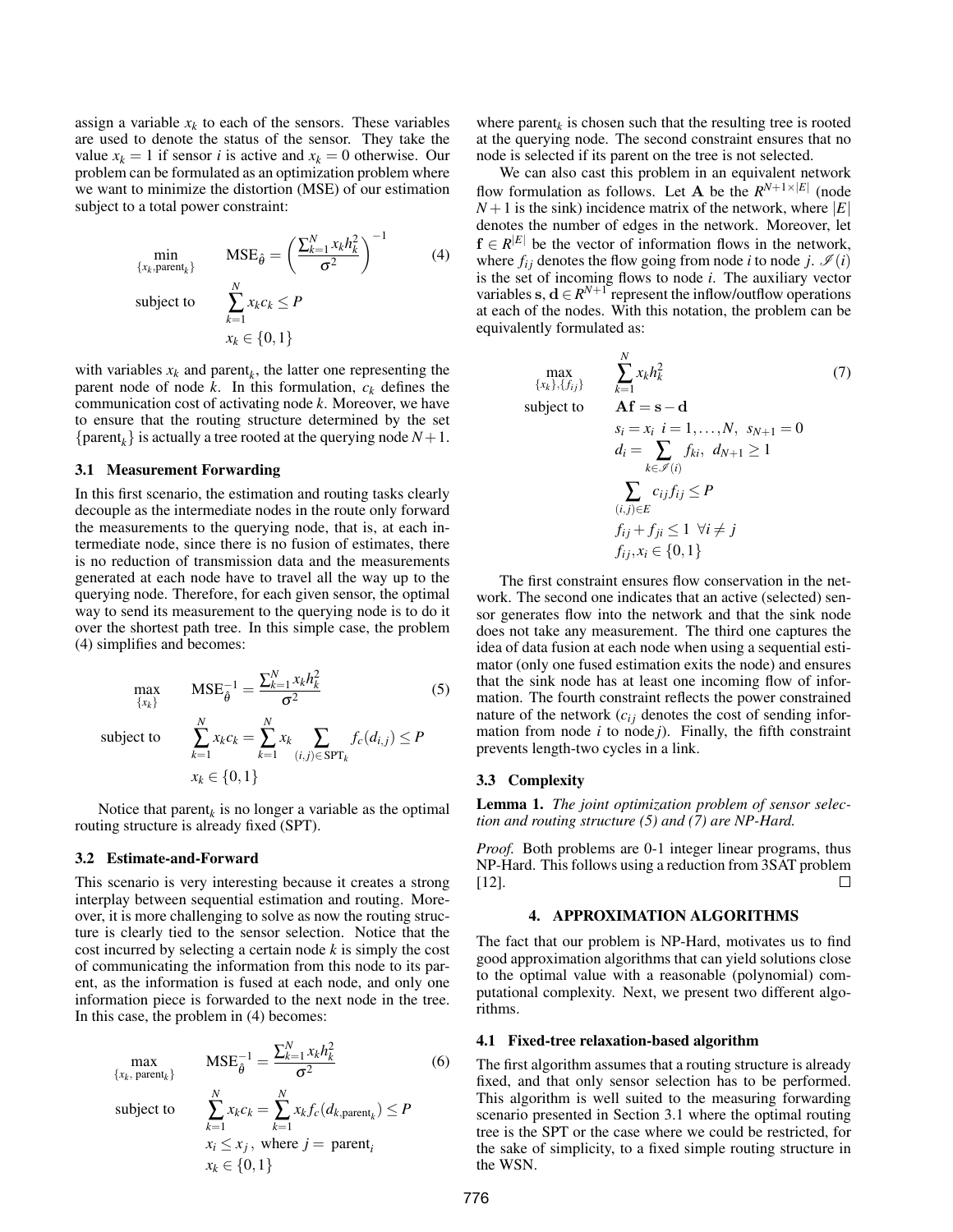In this case, we perform a relaxation [13] of the problem (5) and (6), depending on the scenario that is considered, with the desired routing tree, by simply relaxing the constraints  $x_k \in \{0,1\}$  by  $0 \le x_k^{rel} \le 1$ . For instance, the relaxation of problem  $(5)$  becomes:

$$
\max_{\{x_k^{rel}\}} \text{MSE}_{\hat{\theta}}^{-1} = \frac{\sum_{k=1}^N x_k^{rel} h_k^2}{\sigma^2} \tag{8}
$$

 $f_c(d_{i,j}) \leq P$ 

subject to

$$
\sum_{k=1}^{N} x_k^{rel} c_k = \sum_{k=1}^{N} x_k^{rel}
$$
\n
$$
0 \le x_k^{rel} \le 1
$$
\n
$$
0 \le x_k^{rel} \le 1
$$

*N*

This is a simple linear program that can be easily solved in polynomial time [13]. Solving this problem provides us with an upper bound on the optimal value of our problem as we are optimizing over a larger constraint set that includes the original constraint set. At the same time, we can use the solution to the problem (8) in order to construct an approximation to the optimal of the original problem (5). This can be done sorting the optimal values  $\{x_k^{\star rel}\}\$ in descending order and select the subset corresponding to the largest  $x_k^{x \text{ rel}}$ that still satisfy the power constraint inequality. Notice that this approximation algorithm will give us a lower bound on the optimal value of the original problem. By calculating the gap between the upper and lower bound we can assess the performance of the algorithm.

## Algorithm 1. *Fixed-tree Relaxation-based Algorithm*

- *Solve linear program in (8)*
- *Sort the set optimal values*  $\{x_k^{\star rel}\}$  *in descending order*
- *Select the subset of sensors corresponding to the largest x rel k that still satisfy the power constraint inequality*
- *Compute optimality gap*

## 4.2 Greedy Approximation Algorithm

The algorithm presented in the previous section is tailored to the situations where the routing structure is fixed and the estimation is performed only at a fusion center (centralized algorithm). We now present a distributed greedy approximation algorithm that performs a joint sensor selection and routing. As the routing tree does not need to be fixed, this algorithm is well suited to the estimation-and-forward scenario.

The idea of the algorithm is as follows. We start from the node that first detects the phenomenon (on average the one with the largest SNR, i.e., the largest  $h_i$ ). The best way to send this measurement to the querying node is using the corresponding path on the SPT. This motivates us to select this path as an initialization of the algorithm. All the intermediate nodes in the path are selected. Then, each of the selected nodes calculates an objective function for all its 1-hop neighbors. This objective function is a combination of the communication cost incurred when selecting the corresponding idle sensor and the information gain of that sensor. For each sensor *k*, the importance of the communication cost vs. the information gain is controlled through a weight, denoted as  $\gamma_k$  in the algorithm. While there is still available power, the algorithm selects the node (over all the idle neighbors of the selected sensors) that minimizes this objective function. After a new node is selected, a backtracking is performed. We check if an alternative route through the new selected sensor is more power efficient (see Figure 2). Finally, we update the term  $\gamma_k$  that determines the relative importance of the communication cost and the information gain in the objective function of the algorithm. We use the following update scheme. If the node information gain of the last selected sensor is greater than the gain in the preceding step, the value of  $\gamma_{k+1}$  is lowered as we are heading in the correct direction to the location of the event and more importance is given to the power efficiency. Otherwise, the value of  $\gamma_{k+1}$  is increased to try to head towards the correct direction. The formal description of the algorithm is given as follows:



Figure 2: Successful backtracking operation performed by the algorithm

Algorithm 2. *Greedy Approximation Algorithm*

- *Build Pathd*−*SPT from detection node d to the querying node*
- $S \leftarrow$  *nodes in Path*<sub>*d*−*SPT*</sub>,  $T \leftarrow$  *Path*<sub>*d*−*SPT*</sub>
- P ← *cost Pathd*−*SPT*
- While  $P \leq P_{max}$ 
	- N*i: node i neighbors*
	- $\{i_k, l_k\} = \arg \min_{\{i \in S, l \in \mathcal{N}_i, l \notin S\}} (f_c(d_{i,l}) \gamma_k h_l^2)$
	- $-$  **T** = **T**  $\cup$  ( $i_k$ ,  $l_k$ ), **S** = **S**  $\cup$  { $l_k$ }, **P** = **P** +  $f_c$ ( $d_{i_k, l_k}$ )
	- **-** If parent<sub>ik</sub>  $\in$   $\mathcal{N}_{l_k}$  &  $f_c(d_{l_k,parent_{l_k}}) < f_c(d_{i_k,parent_{l_k}})$ , *Then* update parent<sub>l<sub>k</sub></sub>=parent<sub>i<sub>k</sub></sub>, parent<sub>i<sub>k</sub></sub>=l<sub>k</sub>,  $\mathbf{P} = \mathbf{P} - f_c(d_{i_k, parent_{i_k}}) + f_c(d_{l_k, parent_{i_k}})$
	- *Update* γ*<sup>k</sup> . If hl<sup>k</sup>* ≥ *hlk*−<sup>1</sup> *decrease* γ*k*+1*. Else, increase* γ*k*+1
	- *k=k+1*
- EndWhile

# 5. NUMERICAL RESULTS

In order to test the performance of our algorithms, we show numerical simulations. We test our algorithms using 100 different network topologies. Each topology consists of  $N = 100$  nodes randomly placed in a square region centered at [0,0]. The network connectivity is based on a Euclidean distance model, and we assume that all the nodes have the same communication range. The sink node  $N+1$  is placed at [0,0] and the target *t* is set to be at [4,4]. The cost of communication between nodes *i* and *j* is given by  $f_c(d_{i,j}) = d_{i,j}^{\alpha}$ with  $\alpha = 4$ . Moreover, we take the measurement coefficient at node *i* to be inversely proportional to the distance from *i* to the target, i.e  $h_i = 1/d_{i,t}$ . For each topology, we have run our algorithms for a range of maximum power constraints.